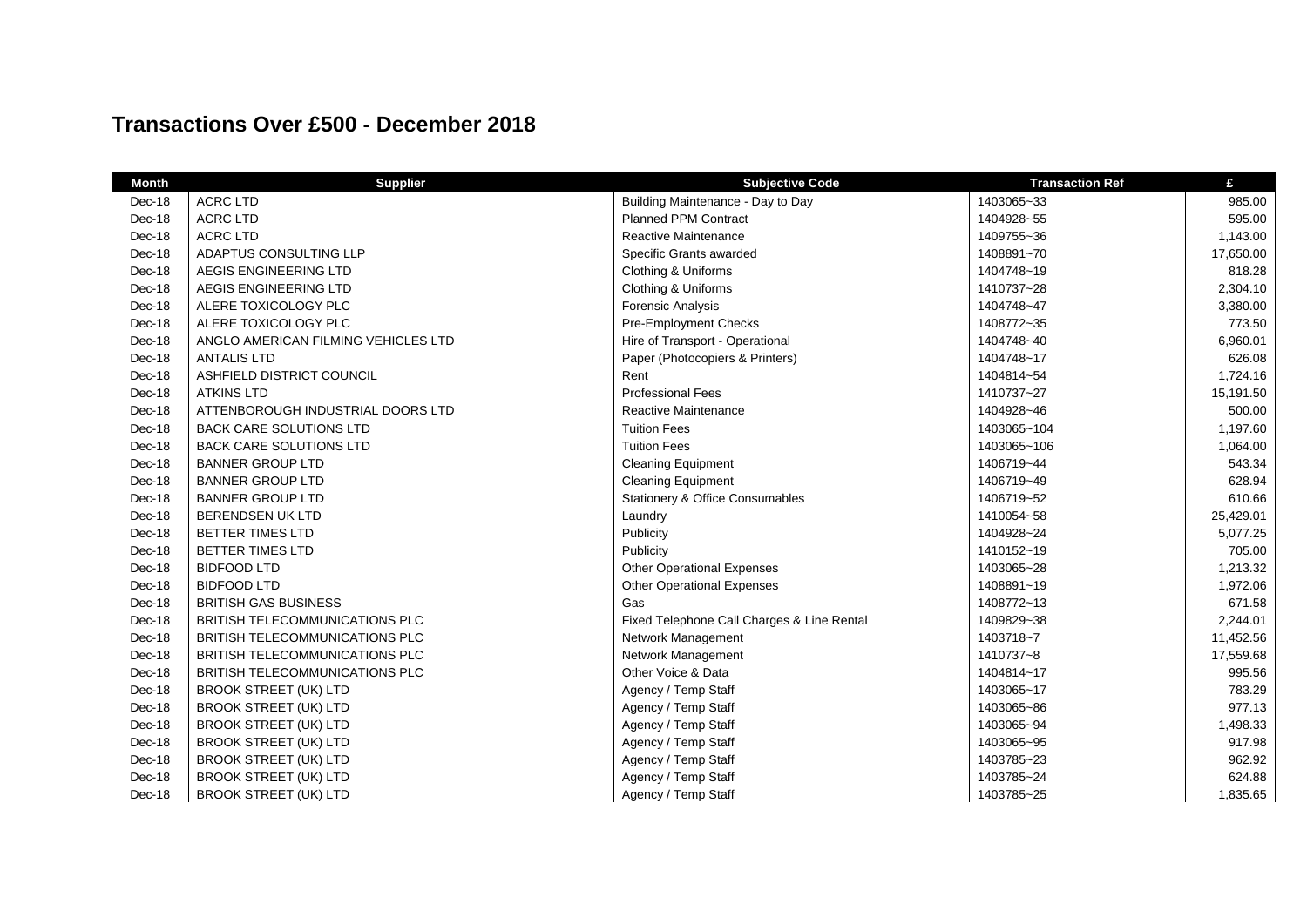| <b>Month</b> | <b>Supplier</b>                     | <b>Subjective Code</b>                | <b>Transaction Ref</b> | £         |
|--------------|-------------------------------------|---------------------------------------|------------------------|-----------|
| Dec-18       | <b>BROOK STREET (UK) LTD</b>        | Agency / Temp Staff                   | 1403785~7              | 783.29    |
| Dec-18       | <b>BROOK STREET (UK) LTD</b>        | Agency / Temp Staff                   | 1409755~49             | 5,617.78  |
| Dec-18       | <b>BROOK STREET (UK) LTD</b>        | Agency / Temp Staff                   | 1409829~59             | 48,152.40 |
| Dec-18       | <b>BROOK STREET (UK) LTD</b>        | <b>Consultants Fees</b>               | 1409755~23             | 7,537.20  |
| Dec-18       | <b>BROOK STREET (UK) LTD</b>        | <b>Consultants Fees</b>               | 1409755~67             | 5,015.90  |
| Dec-18       | <b>BROOK STREET (UK) LTD</b>        | <b>Consultants Fees</b>               | 1409829~68             | 4,012.71  |
| Dec-18       | BT GLOBAL SERVICES                  | Airwave Service Charges               | 1410737~22             | 541.66    |
| Dec-18       | <b>BUDDI LTD</b>                    | Fixtures & Fittings                   | 1403718~15             | 2,475.00  |
| Dec-18       | <b>BUDDI LTD</b>                    | Fixtures & Fittings                   | 1403785~13             | 2,875.00  |
| Dec-18       | <b>BUYWORKS LTD</b>                 | <b>Consultants Fees</b>               | 1404814~16             | 9,450.00  |
| Dec-18       | C WALTON LTD                        | Legal Costs                           | 1403065~112            | 500.00    |
| Dec-18       | <b>CAPITA BUSINESS SERVICES LTD</b> | <b>External Training Courses</b>      | 1409755~8              | 5,190.00  |
| Dec-18       | <b>CAPITA BUSINESS SERVICES LTD</b> | <b>Hotel Accommodation</b>            | 1410054~20             | 3,889.17  |
| Dec-18       | <b>CAPITA BUSINESS SERVICES LTD</b> | <b>Hotel Accommodation</b>            | 1410054~23             | 754.98    |
| Dec-18       | <b>CAPITA BUSINESS SERVICES LTD</b> | <b>Hotel Accommodation</b>            | 1410054~30             | 4,349.42  |
| Dec-18       | <b>CAPITA BUSINESS SERVICES LTD</b> | <b>Hotel Accommodation</b>            | 1410054~39             | 868.94    |
| Dec-18       | <b>CAPITA BUSINESS SERVICES LTD</b> | <b>Hotel Accommodation</b>            | 1410054~43             | 600.30    |
| Dec-18       | CAPITA BUSINESS SERVICES LTD        | <b>Hotel Accommodation</b>            | 1410054~52             | 825.54    |
| Dec-18       | <b>CAPITA BUSINESS SERVICES LTD</b> | <b>Hotel Accommodation</b>            | 1410054~61             | 2,246.87  |
| Dec-18       | <b>CAPITA BUSINESS SERVICES LTD</b> | <b>Hotel Accommodation</b>            | 1410054~68             | 601.40    |
| Dec-18       | CAPITA BUSINESS SERVICES LTD        | <b>Hotel Accommodation</b>            | 1410054~71             | 620.00    |
| Dec-18       | <b>CAPITA BUSINESS SERVICES LTD</b> | <b>Hotel Accommodation</b>            | 1410152~15             | 778.37    |
| Dec-18       | <b>CAPITA BUSINESS SERVICES LTD</b> | Hotel Accommodation                   | 1410152~21             | 1,766.60  |
| Dec-18       | <b>CAPITA BUSINESS SERVICES LTD</b> | <b>Hotel Accommodation</b>            | 1410152~58             | 529.75    |
| Dec-18       | <b>CAPITA BUSINESS SERVICES LTD</b> | <b>Hotel Accommodation</b>            | 1410152~59             | 3,892.95  |
| Dec-18       | CAPITA BUSINESS SERVICES LTD        | <b>Public Transport &amp; Parking</b> | 1408714~12             | 2,216.70  |
| Dec-18       | CAPITA BUSINESS SERVICES LTD        | <b>Public Transport &amp; Parking</b> | 1408714~49             | 1,491.30  |
| Dec-18       | <b>CAPITA BUSINESS SERVICES LTD</b> | Public Transport & Parking            | 1408714~93             | 1,203.80  |
| Dec-18       | <b>CDW LTD</b>                      | Other IT Costs                        | 1403065~9              | 1,472.68  |
| Dec-18       | <b>CELLEBRITE UK LTD</b>            | <b>External Training Courses</b>      | 1410737~12             | 15,000.00 |
| Dec-18       | <b>CERTAS ENERGY UK LTD</b>         | <b>Diesel</b>                         | 1408772~33             | 15,277.50 |
| Dec-18       | <b>CERTAS ENERGY UK LTD</b>         | <b>Diesel</b>                         | 1408821~35             | 10,185.00 |
| Dec-18       | <b>CERTAS ENERGY UK LTD</b>         | <b>Diesel</b>                         | 1410737~85             | 16,084.07 |
| Dec-18       | CERTAS ENERGY UK LTD                | Petrol                                | 1409755~47             | 9,588.04  |
| Dec-18       | <b>CERTAS ENERGY UK LTD</b>         | Petrol                                | 1409755~57             | 4,792.58  |
| Dec-18       | CHARLES FELLOWS SUPPLIES LTD        | Clothing & Uniforms                   | 1404814~28             | 962.00    |
| Dec-18       | <b>CHARLES FELLOWS SUPPLIES LTD</b> | Clothing & Uniforms                   | 1409829~42             | 2,455.00  |
| Dec-18       | CHARLES FELLOWS SUPPLIES LTD        | Clothing & Uniforms                   | 1410152~24             | 972.00    |
| Dec-18       | <b>CINTRA LTD</b>                   | <b>Interpreters Fees</b>              | 1409829~49             | 604.90    |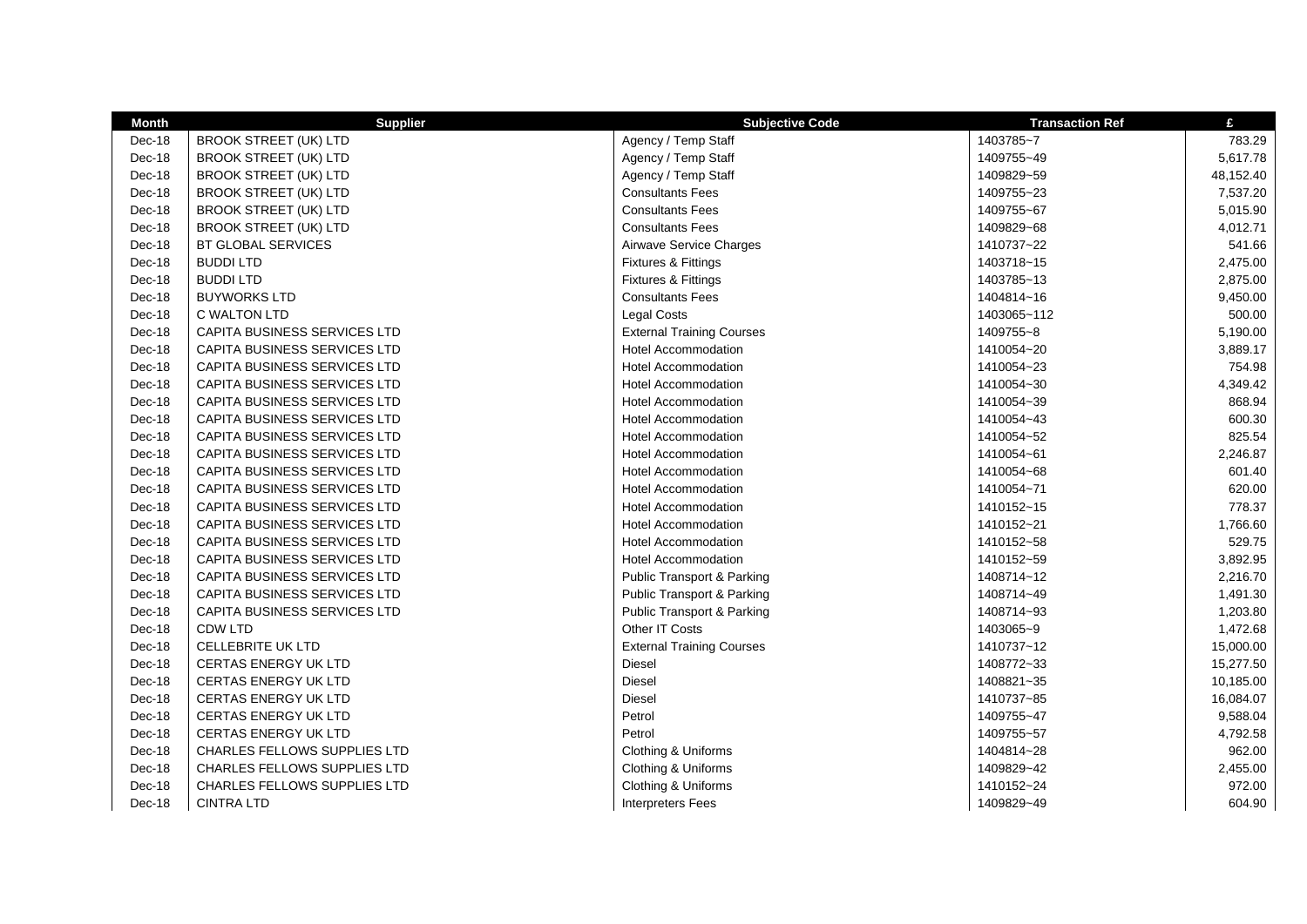| <b>Month</b> | <b>Supplier</b>                      | <b>Subjective Code</b>             | <b>Transaction Ref</b> | £         |
|--------------|--------------------------------------|------------------------------------|------------------------|-----------|
| Dec-18       | <b>CINTRA LTD</b>                    | <b>Interpreters Fees</b>           | 1410152~42             | 750.00    |
| Dec-18       | <b>CINTRA LTD</b>                    | <b>Interpreters Fees</b>           | 1410737~61             | 23,079.15 |
| Dec-18       | <b>CIPFA BUSINESS LTD</b>            | <b>Professional Fees</b>           | 1403065~27             | 1,846.15  |
| Dec-18       | <b>CLAIRE BALMER</b>                 | Local Partnership Funding          | 1410152~20             | 6,130.00  |
| Dec-18       | CNLR HORIZONS LTD TA CIC             | <b>External Advertising</b>        | 1403065~25             | 2,196.00  |
| Dec-18       | <b>COLLEGE OF POLICING</b>           | <b>External Training Courses</b>   | 1403065~12             | 6,971.00  |
| Dec-18       | COLLEGE OF POLICING                  | <b>External Training Courses</b>   | 1409755~8              | 5,270.50  |
| Dec-18       | COLLEGE OF POLICING                  | <b>External Training Courses</b>   | 1410054~8              | 975.00    |
| Dec-18       | <b>COONEEN AT WORK LTD</b>           | Clothing & Uniforms                | 1403065~31             | 2,083.33  |
| Dec-18       | COONEEN AT WORK LTD                  | Clothing & Uniforms                | 1406719~27             | 63,974.24 |
| Dec-18       | <b>CORONA ENERGY</b>                 | Gas                                | 1403785~12             | 11,630.61 |
| Dec-18       | <b>CORONA ENERGY</b>                 | Gas                                | 1404928~22             | 13,718.54 |
| Dec-18       | <b>CORPORATE IT SYSTEMS LTD</b>      | Software Licences                  | 1410054~7              | 42,500.00 |
| Dec-18       | <b>CREST PLANNING LTD</b>            | <b>External Training Courses</b>   | 1404814~21             | 705.00    |
| Dec-18       | <b>CREST PLANNING LTD</b>            | <b>External Training Courses</b>   | 1409755~19             | 1,410.00  |
| Dec-18       | CROWN PET FOODS LTD                  | Police Dogs - Feed/kennelling/vets | 1406719~9              | 720.04    |
| Dec-18       | CTC ENTERPRISES (NOTTINGHAM) LTD     | Hire of Rooms/Premises             | 1408772~27             | 2,461.52  |
| Dec-18       | <b>CTMI LTD</b>                      | <b>Consultants Fees</b>            | 1403065~21             | 8,800.00  |
| Dec-18       | <b>CU SERVICES LTD</b>               | <b>Internal Training Courses</b>   | 1403065~29             | 37,022.80 |
| Dec-18       | <b>D.TEC INTERNATIONAL LTD</b>       | <b>Other Medical Costs</b>         | 1410737~78             | 620.00    |
| Dec-18       | <b>DATRIX LTD</b>                    | Hardware - purchase                | 1410818~9              | 47,350.00 |
| Dec-18       | <b>DAVID HEAPS</b>                   | Police Dogs - purchase             | 1404748~71             | 9,000.00  |
| Dec-18       | DENISE NATHAN CONSULTANCY LTD        | <b>Internal Training Courses</b>   | 1408891~20             | 4,095.00  |
| Dec-18       | DFP SERVICES LTD                     | <b>Annual Servicing</b>            | 1404748~60             | 1,079.45  |
| Dec-18       | DFP SERVICES LTD                     | <b>Planned PPM Contract</b>        | 1410737~111            | 1,575.23  |
| Dec-18       | DR PETER EHRHARDT                    | <b>Professional Fees</b>           | 1408821~26             | 840.00    |
| Dec-18       | <b>DSG RETAIL LTD</b>                | Hardware - purchase                | 1408891~54             | 658.00    |
| Dec-18       | DURHAM POLICE AND CRIME COMMISSIONER | Other Partnerships                 | 1409829~65             | 4,000.00  |
| Dec-18       | <b>EAST MIDLANDS RFCA</b>            | Hire of Rooms/Premises             | 1408821~7              | 2,000.00  |
| Dec-18       | EDF ENERGY CUSTOMERS PLC             | Electricity                        | 1408714~54             | 6,784.45  |
| Dec-18       | EDF ENERGY CUSTOMERS PLC             | Electricity                        | 1408714~55             | 3,652.80  |
| Dec-18       | EDF ENERGY CUSTOMERS PLC             | Electricity                        | 1408714~56             | 14,013.31 |
| Dec-18       | EDF ENERGY CUSTOMERS PLC             | Electricity                        | 1408714~57             | 3,267.76  |
| Dec-18       | EDF ENERGY CUSTOMERS PLC             | Electricity                        | 1408714~58             | 28,350.30 |
| Dec-18       | EDF ENERGY CUSTOMERS PLC             | Electricity                        | 1408714~59             | 2,750.24  |
| Dec-18       | EDF ENERGY CUSTOMERS PLC             | Electricity                        | 1408821~16             | 2,386.17  |
| Dec-18       | EDF ENERGY CUSTOMERS PLC             | Electricity                        | 1408891~23             | 1,035.14  |
| Dec-18       | <b>EDGAR BROTHERS</b>                | <b>Fixtures &amp; Fittings</b>     | 1410152~23             | 952.00    |
| Dec-18       | <b>ELLIOTT GROUP LTD</b>             | Hire of Rooms/Premises             | 1403065~77             | 1,701.52  |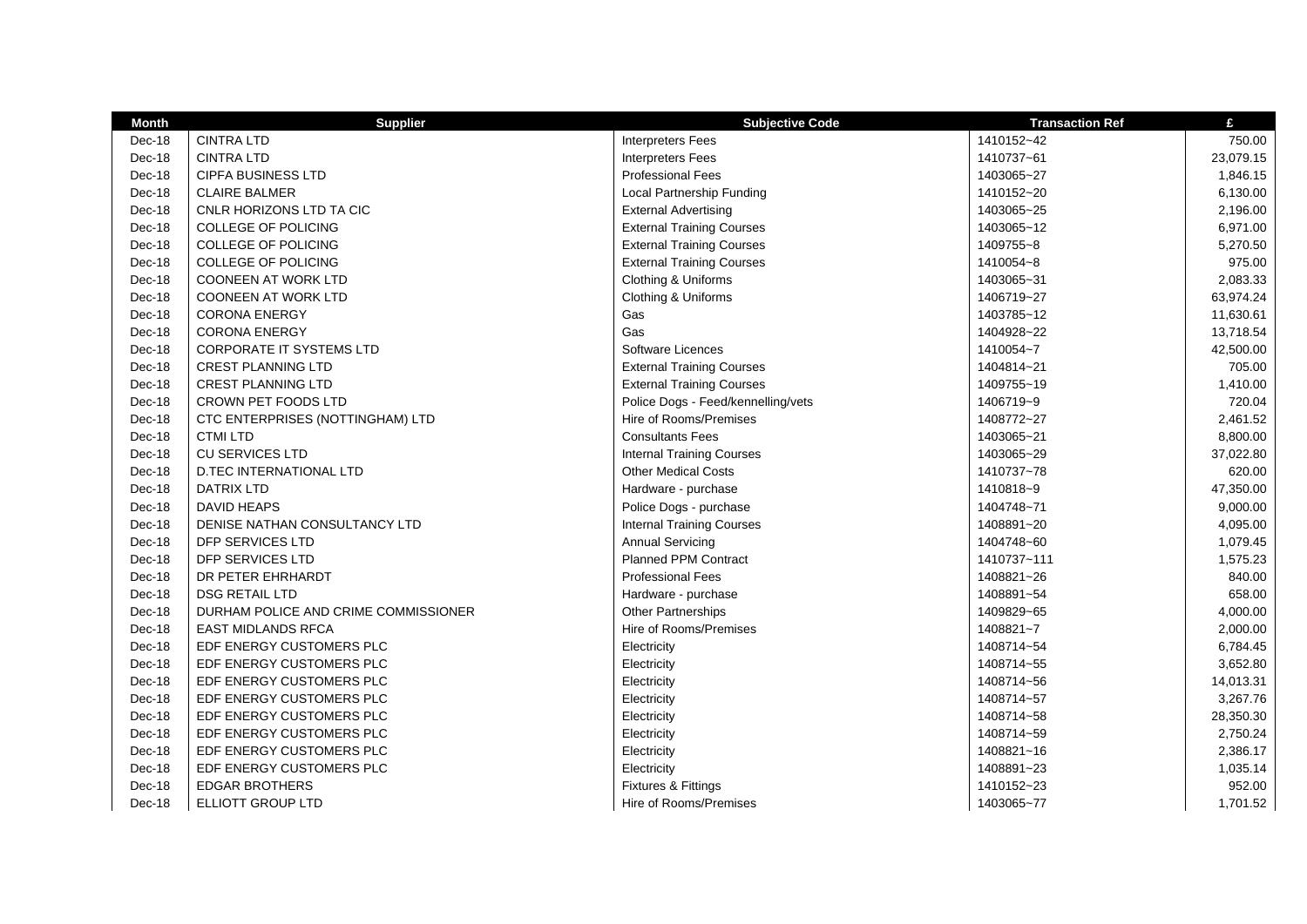| <b>Month</b> | <b>Supplier</b>                           | <b>Subjective Code</b>                          | <b>Transaction Ref</b> | £         |
|--------------|-------------------------------------------|-------------------------------------------------|------------------------|-----------|
| Dec-18       | ELLIOTT GROUP LTD                         | <b>Professional Fees</b>                        | 1404928~60             | 2,041.82  |
| Dec-18       | <b>EMMA WARDROPPER</b>                    | <b>External Training Courses</b>                | 1410737~72             | 600.00    |
| Dec-18       | ENTERPRISE RENT-A-CAR (UK) LTD            | Hire of Transport - Operational                 | 1403785~14             | 1,689.80  |
| Dec-18       | ENTERPRISE RENT-A-CAR (UK) LTD            | Hire of Transport - Operational                 | 1404814~35             | 678.16    |
| Dec-18       | <b>ENVA ENGLAND LTD</b>                   | <b>Waste Disposal</b>                           | 1410771~11             | 673.74    |
| Dec-18       | ENVIROENERGY (NOTTINGHAM) LTD             | Other Energy Costs                              | 1404928~23             | 5,110.89  |
| Dec-18       | <b>EVERYTHING EVERYWHERE LTD</b>          | Mobile Phone Call Charges & Contract Cost       | 1406719~12             | 8,308.38  |
| Dec-18       | <b>EVERYTHING EVERYWHERE LTD</b>          | Mobile Phone Call Charges & Contract Cost       | 1406719~70             | 2,415.25  |
| Dec-18       | <b>EXPERIAN LTD</b>                       | <b>Professional Fees</b>                        | 1403065~73             | 1,337.08  |
| Dec-18       | <b>EXPERIAN LTD</b>                       | Searches                                        | 1403065~101            | 4,387.18  |
| Dec-18       | <b>FAIRACRE SERVICES</b>                  | Building Maintenance - Day to Day               | 1404814~27             | 2,818.49  |
| Dec-18       | FIRST FORENSIC SOLUTIONS LTD              | Maintenance/Consumables Specialist Op Equipment | 1410152~46             | 13,385.00 |
| Dec-18       | <b>FLOGAS BRITAIN LTD</b>                 | <b>Heating Fuel Oil</b>                         | 1410737~37             | 999.06    |
| Dec-18       | <b>FLOGAS BRITAIN LTD</b>                 | <b>Heating Fuel Oil</b>                         | 1410771~13             | 3,593.80  |
| Dec-18       | <b>FONEFUNSHOP LTD</b>                    | Minor Systems                                   | 1404814~49             | 583.50    |
| Dec-18       | <b>FWP PLUMBERS NOTTINGHAM LTD</b>        | <b>Planned Maintenance</b>                      | 1408891~47             | 500.00    |
| $Dec-18$     | FWP PLUMBERS NOTTINGHAM LTD               | Reactive Maintenance                            | 1403718~18             | 526.25    |
| Dec-18       | GARETH EVANS T/A REACTIVE SUSPENSION      | <b>External Training Courses</b>                | 1403065~12             | 1,040.00  |
| Dec-18       | <b>GARRAN LOCKERS LTD</b>                 | Furniture                                       | 1404748~22             | 950.36    |
| Dec-18       | <b>GARRAN LOCKERS LTD</b>                 | Furniture                                       | 1410737~110            | 1,163.88  |
| Dec-18       | <b>GARRAN LOCKERS LTD</b>                 | Furniture                                       | 1410737~41             | 555.00    |
| Dec-18       | <b>GEDLING BOROUGH COUNCIL</b>            | Council Tax                                     | 1410737~57             | 642.42    |
| Dec-18       | <b>GENIUS WITHIN CIC</b>                  | <b>Tuition Fees</b>                             | 1409755~40             | 1,152.00  |
| Dec-18       | <b>GEO HANSON &amp; SONS HUCKNALL LTD</b> | <b>Planned Maintenance</b>                      | 1408772~32             | 623.13    |
| Dec-18       | GINGERS OF NOTTINGHAM LTD                 | <b>Contract Catering</b>                        | 1409829~74             | 580.00    |
| Dec-18       | <b>GLIDER DIGITAL LTD</b>                 | Web Infrastructure                              | 1408772~30             | 966.57    |
| Dec-18       | <b>GMK LTD</b>                            | <b>Specialist Operational Equipment</b>         | 1404748~49             | 2,860.00  |
| Dec-18       | <b>GRG PUBLIC RESOURCES LTD</b>           | Damage to Property / Boarding Up                | 1410737~56             | 1,190.00  |
| Dec-18       | <b>HAMPSONS RECOVERY</b>                  | Vehicle Recovery Costs                          | 1409829~31             | 12,746.00 |
| Dec-18       | HANSON ANIMAL DOCTOR LTD                  | Stray Animals (maintenance costs)               | 1403065~24             | 1,909.03  |
| Dec-18       | HANSON ANIMAL DOCTOR LTD                  | Stray Animals (maintenance costs)               | 1410818~15             | 2,523.47  |
| Dec-18       | HARWORTH & BIRCOTES TOWN COUNCIL          | Rent                                            | 1410054~26             | 12,250.00 |
| Dec-18       | HAYS SPECIALIST RECRUITMENT LTD           | Agency / Temp Staff                             | 1403065~16             | 1,414.90  |
| Dec-18       | HAYS SPECIALIST RECRUITMENT LTD           | Agency / Temp Staff                             | 1404928~6              | 2,829.80  |
| Dec-18       | HAYS SPECIALIST RECRUITMENT LTD           | Agency / Temp Staff                             | 1410054~12             | 2,688.31  |
| Dec-18       | HM REVENUE & CUSTOMS                      | Apprentice Levy                                 | 1404814~55             | 47,805.00 |
| Dec-18       | <b>HMCTS</b>                              | <b>Other Partnerships</b>                       | 1406719~65             | 8,908.16  |
| Dec-18       | <b>HMCTS</b>                              | <b>Other Partnerships</b>                       | 1410737~68             | 3,282.63  |
| Dec-18       | <b>ICE WATCH LTD</b>                      | Gritting                                        | 1410054~22             | 732.00    |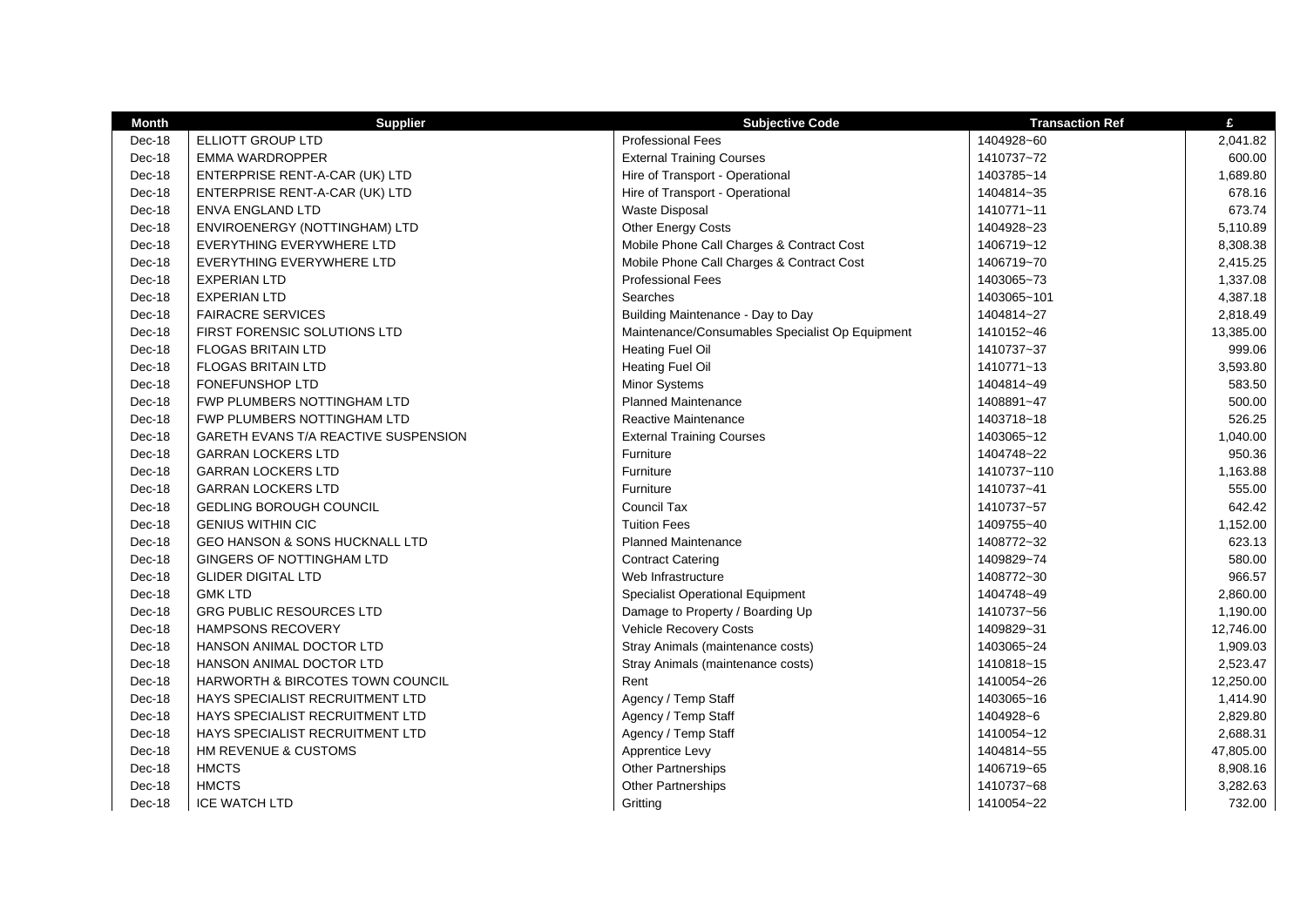| <b>Month</b> | <b>Supplier</b>                        | <b>Subjective Code</b>           | <b>Transaction Ref</b> | £          |
|--------------|----------------------------------------|----------------------------------|------------------------|------------|
| Dec-18       | <b>IMARA</b>                           | Other PA Grants                  | 1406719~76             | 15,939.90  |
| Dec-18       | <b>IMSERV EUROPE LTD</b>               | Gas                              | 1408891~24             | 1,042.40   |
| Dec-18       | INCOM TELECOMMUNICATIONS               | Hardware - maintenance           | 1409829~11             | 769.54     |
| Dec-18       | <b>JACKSON LIFT SERVICES LTD</b>       | <b>Planned PPM Contract</b>      | 1404814~41             | 1,047.00   |
| Dec-18       | JACKSON LIFT SERVICES LTD              | <b>Planned PPM Contract</b>      | 1409829~58             | 991.00     |
| Dec-18       | JACKSON LIFT SERVICES LTD              | <b>Planned PPM Contract</b>      | 1410737~101            | 2,827.00   |
| Dec-18       | <b>JACKSON LIFT SERVICES LTD</b>       | <b>Planned PPM Contract</b>      | 1410737~83             | 2,265.00   |
| Dec-18       | <b>JACKSON LIFT SERVICES LTD</b>       | <b>Planned PPM Contract</b>      | 1410818~32             | 953.00     |
| Dec-18       | JACKSON LIFT SERVICES LTD              | <b>Reactive Maintenance</b>      | 1404814~43             | 1,676.00   |
| Dec-18       | JACKSONS RECOVERY LTD                  | <b>Vehicle Recovery Costs</b>    | 1408821~10             | 13,242.00  |
| Dec-18       | <b>JJ ARMSTRONG</b>                    | Agency / Temp Staff              | 1404814~51             | 1,044.10   |
| Dec-18       | JNE SECURITY LTD                       | Publicity                        | 1408714~11             | 780.00     |
| Dec-18       | <b>JULIUS K9 UK LTD</b>                | <b>Professional Fees</b>         | 1404748~27             | 1,435.20   |
| Dec-18       | <b>KBW BARRISTERS CHAMBERS</b>         | <b>Legal Costs</b>               | 1410771~8              | 1,050.00   |
| Dec-18       | KIER BUSINESS SERVICES LTD             | <b>Professional Fees</b>         | 1404748~54             | 8,927.00   |
| Dec-18       | KINGS SECURITY SYSTEMS LTD             | <b>Planned Maintenance</b>       | 1409829~35             | 988.00     |
| Dec-18       | KINGS SECURITY SYSTEMS LTD             | Reactive Maintenance             | 1404748~51             | 621.00     |
| Dec-18       | KINGS SECURITY SYSTEMS LTD             | Reactive Maintenance             | 1404748~55             | 515.00     |
| Dec-18       | KORN FERRY (UK) LTD                    | Subscriptions                    | 1403785~9              | 2,280.00   |
| Dec-18       | KURSCH CONSULT LTD                     | <b>External Training Courses</b> | 1410737~12             | 3,450.00   |
| Dec-18       | LANGLEY MILL CONTRACT FLOORING LTD     | Furniture                        | 1409829~57             | 1,924.00   |
| Dec-18       | <b>MACOI LTD</b>                       | Furniture                        | 1408714~70             | 836.00     |
| Dec-18       | <b>MACOI LTD</b>                       | Furniture                        | 1408714~78             | 684.00     |
| Dec-18       | MANSFIELD DISTRICT COUNCIL             | Rent                             | 1408714~96             | 34,173.25  |
| Dec-18       | MAYOR'S OFFICE FOR POLICING & CRIME    | Miscellaneous Home Office Grants | 1404814~57             | 144,681.00 |
| Dec-18       | MITIE GROUP PLC                        | Police Surgeons / Clinicians     | 1409937~16             | 86,640.33  |
| Dec-18       | <b>MIVEN LTD</b>                       | Service Charge                   | 1403065~79             | 90,807.93  |
| Dec-18       | MOTOR ACCIDENT PROTECTION SERVICES LTD | <b>Legal Costs</b>               | 1408772~31             | 1,241.44   |
| Dec-18       | NATIONAL CRIME AGENCY                  | <b>External Training Courses</b> | 1410737~98             | 548.00     |
| Dec-18       | NATIONAL MONITORING                    | <b>Intruder Alarms</b>           | 1404748~80             | 3,967.52   |
| Dec-18       | <b>NCC GROUP</b>                       | Other IT Costs                   | 1403065~97             | 975.00     |
| Dec-18       | NETFORT TECHNOLOGIES LTD               | <b>Network Services</b>          | 1410737~14             | 13,344.00  |
| Dec-18       | NEWTON NOTTINGHAM LLP                  | Rent                             | 1404814~25             | 8,550.00   |
| Dec-18       | <b>NEWTON NOTTINGHAM LLP</b>           | Rent                             | 1410737~33             | 1,867.72   |
| Dec-18       | NORTHGATE VEHICLE HIRE LTD             | Hire of Transport - Operational  | 1404748~75             | 1,123.18   |
| Dec-18       | NOTTINGHAM CITY COUNCIL                | Other Partnerships               | 1403065~36             | 32,698.00  |
| Dec-18       | NOTTINGHAM TRENT UNIVERSITY            | <b>Internal Training Courses</b> | 1403065~29             | 2,975.00   |
| Dec-18       | NOTTINGHAMSHIRE COUNTY COUNCIL         | Other PA Grants                  | 1410771~9              | 197,862.00 |
| Dec-18       | OPTIMISING COACHING LTD                | <b>External Advertising</b>      | 1403065~25             | 900.00     |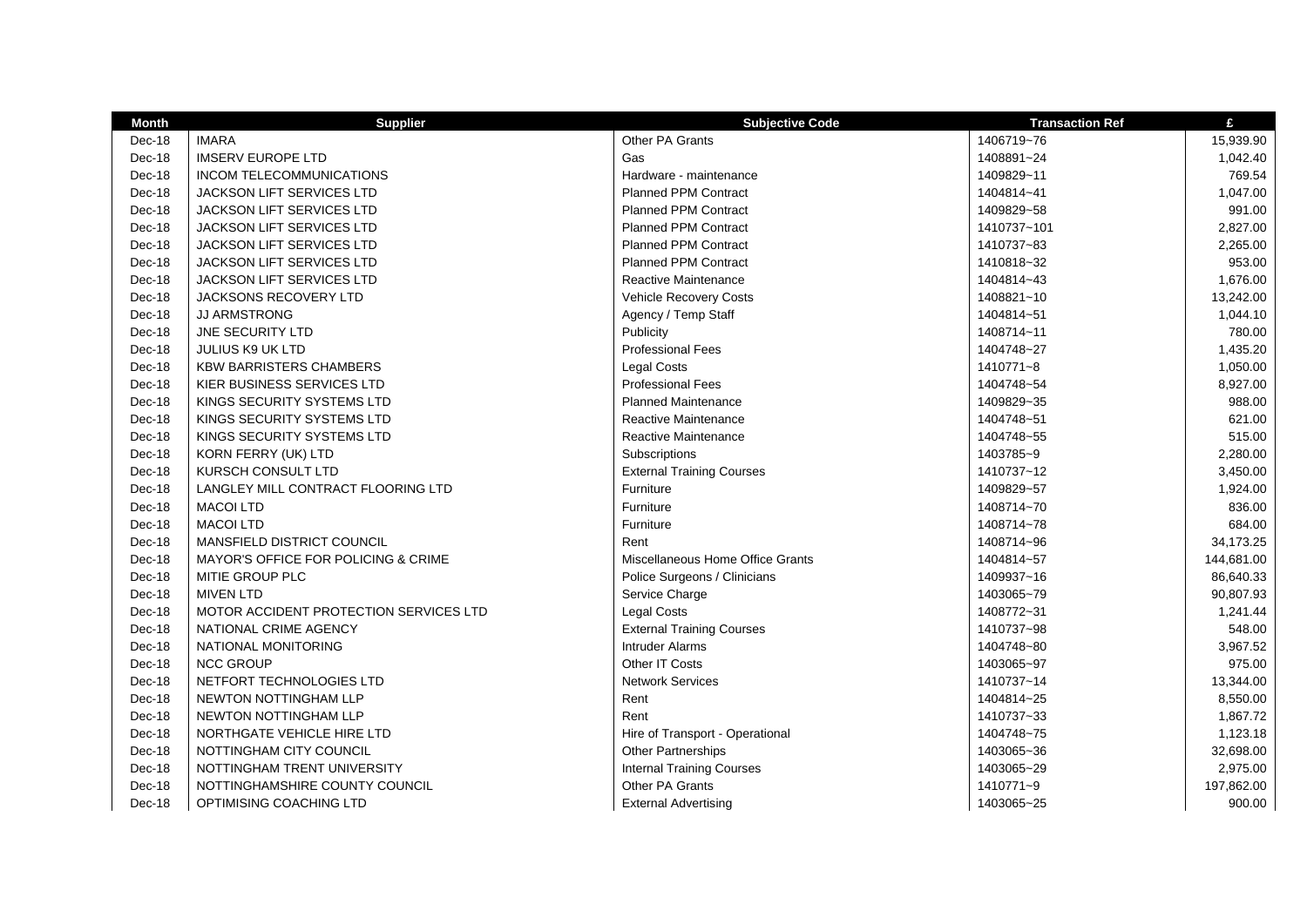| <b>Month</b> | <b>Supplier</b>                                     | <b>Subjective Code</b>            | <b>Transaction Ref</b> | £          |
|--------------|-----------------------------------------------------|-----------------------------------|------------------------|------------|
| Dec-18       | <b>OPTIONS</b>                                      | <b>Contract Catering</b>          | 1404748~33             | 748.20     |
| Dec-18       | <b>OPTIONS</b>                                      | <b>Contract Catering</b>          | 1406719~45             | 1,652.90   |
| Dec-18       | <b>OPTIONS</b>                                      | <b>Contract Catering</b>          | 1409829~67             | 601.40     |
| Dec-18       | ORBIS PROTECT LTD                                   | <b>Decontamination Costs</b>      | 1404814~60             | 1,565.00   |
| Dec-18       | <b>ORBIS PROTECT LTD</b>                            | <b>Decontamination Costs</b>      | 1404814~62             | 535.00     |
| Dec-18       | <b>ORCHID CELLMARK LTD</b>                          | <b>DNA Sampling</b>               | 1410737~17             | 1,230.00   |
| Dec-18       | ORCHID CELLMARK LTD                                 | <b>DNA Sampling</b>               | 1410771~7              | 1,300.00   |
| Dec-18       | P <sub>2G</sub> LLP                                 | Venson PPM                        | 1408821~32             | 624.00     |
| Dec-18       | PAINT CHIP TECHNOLOGIES LTD                         | <b>Vehicle Repairs</b>            | 1410152~38             | 614.45     |
| Dec-18       | PAYPOINT PLC                                        | <b>Electronic Forensics</b>       | 1404748~48             | 775.00     |
| Dec-18       | PERSONNEL HYGIENE SERVICES LTD                      | <b>Clinical Waste</b>             | 1408821~28             | 3,035.78   |
| Dec-18       | PFOA WELFARE SERVICES LTD                           | <b>Professional Fees</b>          | 1410737~39             | 4,541.66   |
| Dec-18       | <b>PITNEY BOWES</b>                                 | Postage Costs                     | 1408772~25             | 2,011.00   |
| Dec-18       | POLICE AND CRIME COMMISSIONER FOR AVON AND SOMERSET | <b>External Training Courses</b>  | 1404748~9              | 1,200.00   |
| Dec-18       | POLICE AND CRIME COMMISSIONER FOR CHESHIRE          | <b>Collaboration service</b>      | 1403065~68             | 461,920.64 |
| Dec-18       | POLICE AND CRIME COMMISSIONER FOR DERBYSHIRE        | <b>Collaboration service</b>      | 1408821~43             | 2,134.41   |
| Dec-18       | POLICE AND CRIME COMMISSIONER FOR DERBYSHIRE        | <b>Collaboration service</b>      | 1408891~73             | 691.81     |
| Dec-18       | POLICE AND CRIME COMMISSIONER FOR DERBYSHIRE        | <b>Collaboration service</b>      | 1409755~73             | 683.62     |
| Dec-18       | POLICE AND CRIME COMMISSIONER FOR DERBYSHIRE        | <b>Collaboration service</b>      | 1410152~63             | 2,372.80   |
| Dec-18       | POLICE AND CRIME COMMISSIONER FOR KENT              | <b>External Training Courses</b>  | 1408821~20             | 5,900.00   |
| Dec-18       | POLICE AND CRIME COMMISSIONER FOR KENT              | <b>External Training Courses</b>  | 1408821~40             | 16,320.00  |
| Dec-18       | POLICE AND CRIME COMMISSIONER FOR LEICESTERSHIRE    | <b>Professional Fees</b>          | 1410737~50             | 589.22     |
| Dec-18       | POLICE AND CRIME COMMISSIONER FOR LINCOLNSHIRE      | <b>Professional Fees</b>          | 1403065~92             | 3,373.39   |
| Dec-18       | POLICE AND CRIME COMMISSIONER FOR LINCOLNSHIRE      | Web Infrastructure                | 1403065~116            | 79,864.43  |
| Dec-18       | POLICE AND CRIME COMMISSIONER FOR SOUTH YORKSHIRE   | <b>External Training Courses</b>  | 1410054~64             | 4,740.00   |
| Dec-18       | POLICE AND CRIME COMMISSIONER FOR SOUTH YORKSHIRE   | <b>External Training Courses</b>  | 1410818~37             | 5,000.00   |
| Dec-18       | POLICE AND CRIME COMMISSIONER FOR WEST MIDLANDS     | <b>External Training Courses</b>  | 1410818~10             | 19,000.00  |
| Dec-18       | POLICE AND CRIME COMMISSIONER FOR WEST MIDLANDS     | <b>External Training Courses</b>  | 1410818~35             | 2,500.00   |
| Dec-18       | PRAECEDO BUSINESS SOLUTIONS LTD                     | <b>Consultants Fees</b>           | 1403065~107            | 11,815.00  |
| Dec-18       | PREMIER PETS HOTEL                                  | Stray Animals (maintenance costs) | 1404748~15             | 1,397.01   |
| Dec-18       | PRGLOO LTD                                          | <b>Professional Fees</b>          | 1403065~41             | 6,000.00   |
| Dec-18       | PRIMETAKE LTD                                       | Fixtures & Fittings               | 1410737~15             | 700.00     |
| Dec-18       | PROMAT ID LTD T/A C J SERVICES                      | Software Licences                 | 1409755~75             | 720.00     |
| Dec-18       | RELIANCE HIGH TECH LTD                              | <b>Annual Servicing</b>           | 1403065~74             | 2,242.83   |
| Dec-18       | <b>RELIANCE HIGH TECH LTD</b>                       | <b>Annual Servicing</b>           | 1410054~54             | 2,242.83   |
| Dec-18       | RELIANCE HIGH TECH LTD                              | Building Maintenance - Day to Day | 1410818~18             | 1,415.20   |
| Dec-18       | RELIANCE HIGH TECH LTD                              | <b>Planned Maintenance</b>        | 1409755~71             | 750.00     |
| Dec-18       | RELIANCE HIGH TECH LTD                              | Reactive Maintenance              | 1406719~46             | 1,999.80   |
| Dec-18       | <b>RELIANCE HIGH TECH LTD</b>                       | Reactive Maintenance              | 1408821~21             | 915.00     |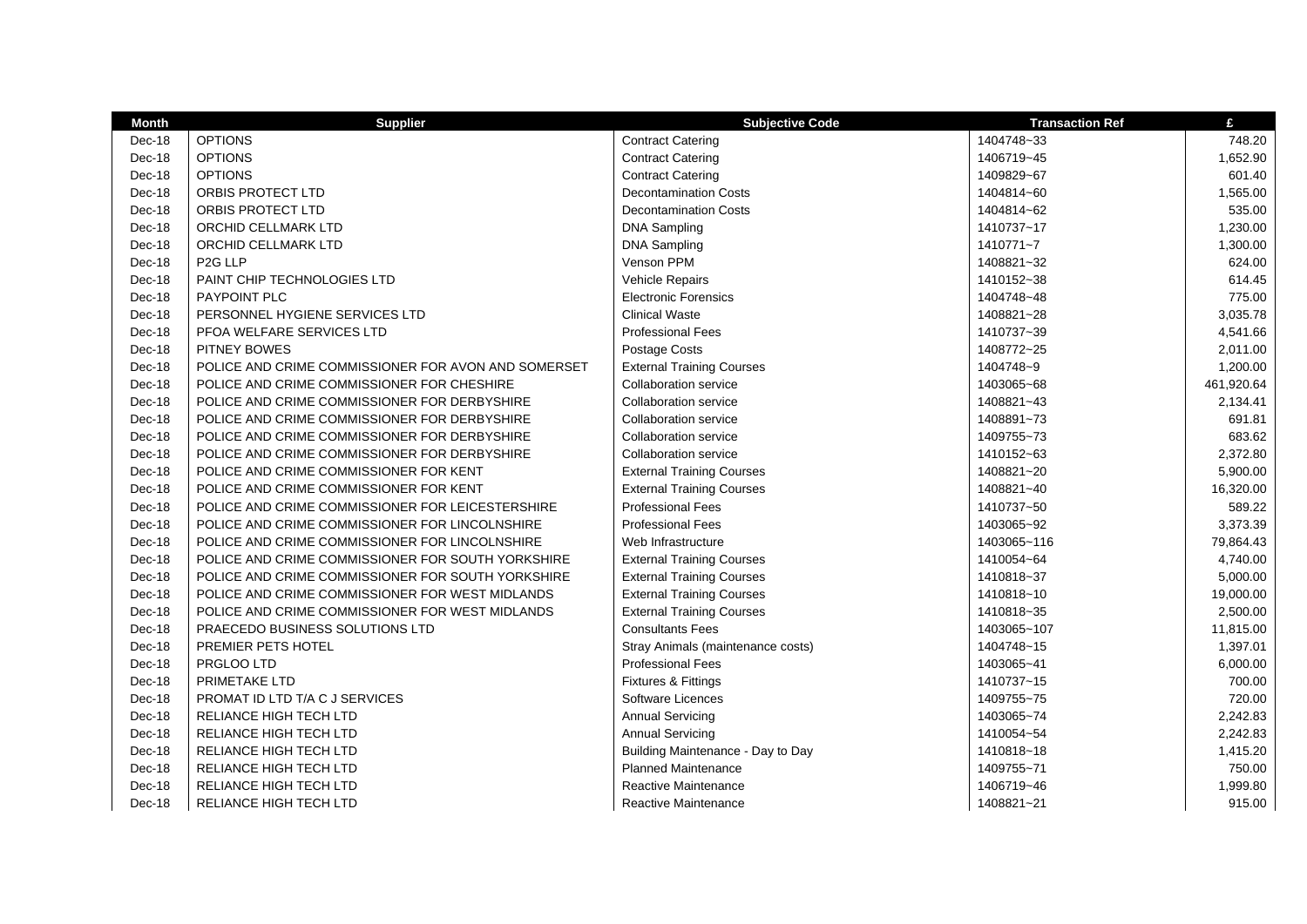| <b>Month</b> | <b>Supplier</b>                                 | <b>Subjective Code</b>                          | <b>Transaction Ref</b> | £         |
|--------------|-------------------------------------------------|-------------------------------------------------|------------------------|-----------|
| Dec-18       | <b>RELIANCE HIGH TECH LTD</b>                   | <b>Reactive Maintenance</b>                     | 1410737~96             | 500.00    |
| Dec-18       | RELIANCE MEDICAL LTD                            | <b>Other Medical Costs</b>                      | 1408821~44             | 1,070.38  |
| Dec-18       | RICHFORD MOTOR SERVICES LTD                     | <b>Vehicle Recovery Costs</b>                   | 1408821~10             | 20,708.00 |
| Dec-18       | ROYAL MAIL GROUP PLC                            | Postage Costs                                   | 1404748~53             | 2,695.54  |
| Dec-18       | ROYAL MAIL GROUP PLC                            | Postage Costs                                   | 1408772~23             | 2,732.07  |
| Dec-18       | ROYAL MAIL GROUP PLC                            | Postage Costs                                   | 1410737~65             | 5,385.01  |
| Dec-18       | RUSHCLIFFE BOROUGH COUNCIL                      | <b>Council Tax</b>                              | 1406719~56             | 1,137.77  |
| Dec-18       | <b>RYMAN LTD</b>                                | Furniture                                       | 1408821~36             | 7,197.12  |
| Dec-18       | S G SMITH T/A EASYMOVE                          | Other Insurance                                 | 1406719~69             | 542.17    |
| Dec-18       | S G SMITH T/A EASYMOVE                          | Rent                                            | 1406719~58             | 3,750.00  |
| Dec-18       | <b>SAMANTHA LEEK</b>                            | <b>Legal Costs</b>                              | 1410818~13             | 3,000.00  |
| Dec-18       | <b>SANCUS SOLUTIONS LTD</b>                     | <b>External Training Courses</b>                | 1409755~29             | 595.00    |
| Dec-18       | <b>SANMET LTD</b>                               | Reactive Maintenance                            | 1403065~54             | 1,376.00  |
| Dec-18       | <b>SECOND ELEMENT LTD</b>                       | <b>Annual Servicing</b>                         | 1410737~79             | 27,380.04 |
| Dec-18       | <b>SECURITY PLUS LTD</b>                        | <b>Professional Fees</b>                        | 1404928~52             | 500.00    |
| Dec-18       | <b>SEPURA LTD</b>                               | Radio / Airwave - Equipment                     | 1409755~10             | 544.00    |
| Dec-18       | <b>SEPURA LTD</b>                               | Radio / Airwave - Equipment                     | 1410152~10             | 1,440.00  |
| Dec-18       | SHB HIRE LTD                                    | Hire of Transport - Operational                 | 1403785~26             | 1,165.70  |
| Dec-18       | <b>SHRED STATION LTD</b>                        | <b>Confidential Waste</b>                       | 1403065~37             | 1,097.05  |
| Dec-18       | <b>SHRED STATION LTD</b>                        | <b>Confidential Waste</b>                       | 1410818~21             | 960.75    |
| Dec-18       | SLATER ELECTRICAL SERVICES LTD                  | Maintenance/Consumables Specialist Op Equipment | 1403065~26             | 545.00    |
| Dec-18       | SLATER ELECTRICAL SERVICES LTD                  | <b>Other Operational Expenses</b>               | 1403065~59             | 1,304.40  |
| Dec-18       | SLATER ELECTRICAL SERVICES LTD                  | <b>Planned Maintenance</b>                      | 1404928~18             | 570.20    |
| Dec-18       | SLATER ELECTRICAL SERVICES LTD                  | <b>Planned PPM Contract</b>                     | 1403065~82             | 1,421.00  |
| Dec-18       | SLATER ELECTRICAL SERVICES LTD                  | Reactive Maintenance                            | 1409755~30             | 690.25    |
| Dec-18       | SLATER ELECTRICAL SERVICES LTD                  | <b>Reactive Maintenance</b>                     | 1409937~29             | 2,486.00  |
| Dec-18       | SMARTDESK SYSTEMS LTD T/A TGS SERVICES (UK) LTD | Network Management                              | 1404928~29             | 577.52    |
| Dec-18       | SOFTWARE BOX LTD                                | <b>Systems Development</b>                      | 1404928~7              | 4,061.40  |
| Dec-18       | SOLO SERVICE GROUP LTD                          | <b>Contract Cleaning</b>                        | 1403785~11             | 45,044.00 |
| Dec-18       | SONIC COMMUNICATIONS (INTERNATIONAL) LTD        | <b>Telephony Equipment</b>                      | 1404814~64             | 32,469.00 |
| Dec-18       | SPACEWISE                                       | Fixtures & Fittings                             | 1408821~19             | 1,170.00  |
| Dec-18       | SPECIALIST COMPUTER CENTRES PLC                 | Other IT Costs                                  | 1404814~9              | 1,024.90  |
| Dec-18       | SPECIALIST COMPUTER CENTRES PLC                 | Other IT Costs                                  | 1409829~12             | 1,011.70  |
| Dec-18       | STARTRAQ (UK) LTD                               | Software Licences                               | 1404748~39             | 2,862.62  |
| Dec-18       | STARTRAQ (UK) LTD                               | Software Licences                               | 1404814~34             | 7,838.50  |
| Dec-18       | SUNTOP BOARDING KENNELS                         | Stray Animals (maintenance costs)               | 1403065~24             | 6,570.00  |
| Dec-18       | TAILORED IMAGE LTD                              | Clothing & Uniforms                             | 1404928~21             | 4,008.71  |
| Dec-18       | TAILORED IMAGE LTD                              | Clothing & Uniforms                             | 1410737~28             | 1,516.16  |
| Dec-18       | TELEPHONE TECHNOLOGY LTD                        | Mobile Phone Call Charges & Contract Cost       | 1404748~11             | 1,586.40  |